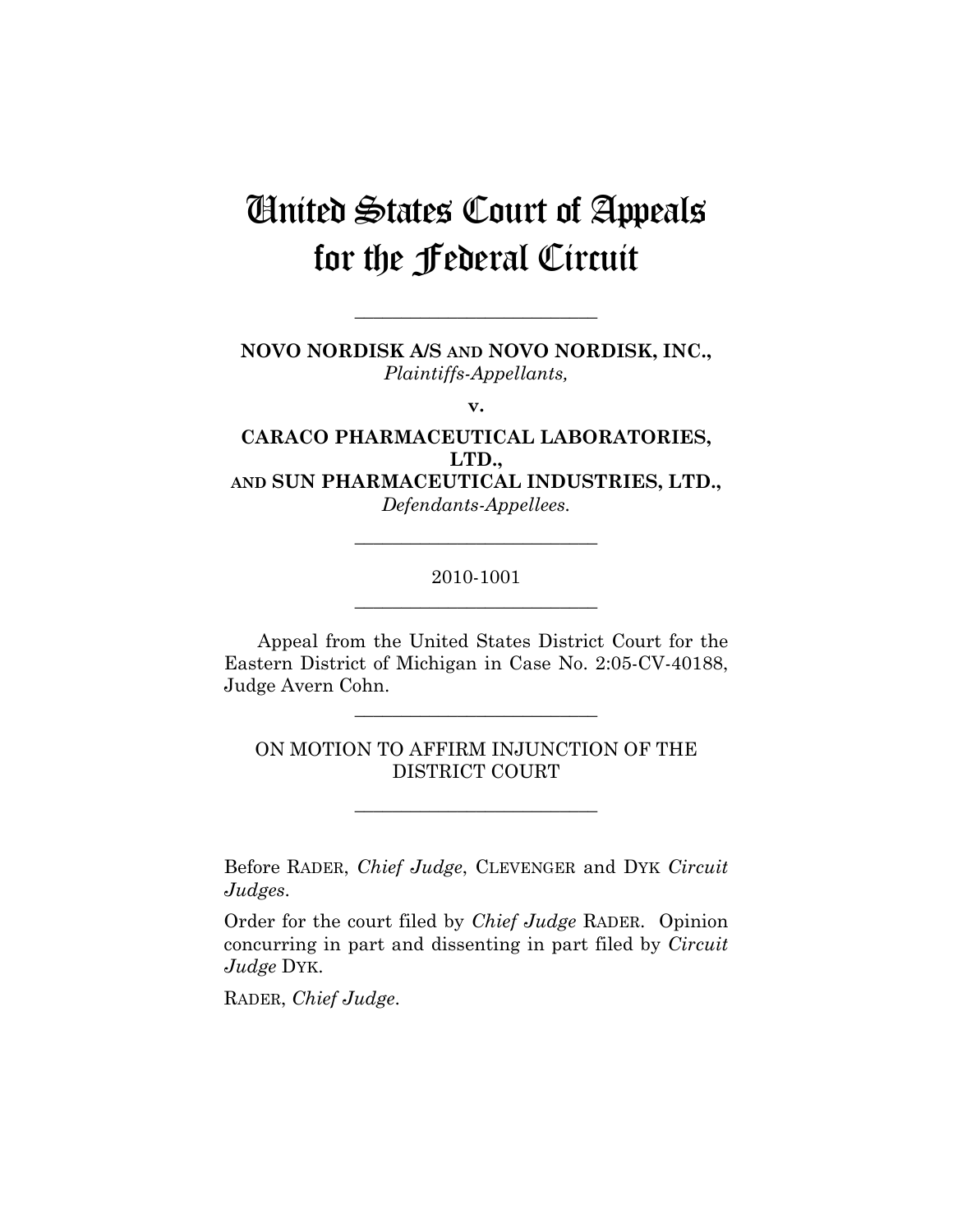Defendants-Appellees Caraco Pharmaceutical Laboratories, Ltd. and Sun Pharmaceutical Industries, Ltd. (collectively, "Caraco") move for summary affirmance of the injunction of the United States District Court for the Eastern District of Michigan pursuant to the Supreme Court decision in *Caraco Pharmaceutical Laboratories, Ltd. v. Novo Nordisk A/S*, 132 S. Ct. 1670 (2012), which reversed this court's judgment and remanded for further proceedings. Plaintiffs-Appellants Novo Nordisk A/S and Novo Nordisk, Inc. (collectively, "Novo") oppose. Caraco replies. For the reasons set forth below, this court affirms-in-part and modifies-in-part the District Court's injunction.

Novo argues that two issues remain to be resolved by this court on remand: (1) whether Novo's current use code is "correct"; and (2) whether the district court erred in issuing a mandatory injunction requiring Novo to reinstate its prior use code.

This court finds, in light of the admitted facts in this case, that the Supreme Court decision forecloses any argument that Novo's use code is "correct." The Court held that the counterclaim provided by 21 U.S.C.  $\S$  355(j)(5)(C)(ii)(I) can be used "to force correction of a use code that inaccurately describes the brand's patent as covering a particular method of using the drug in question." *Caraco*, 132 S. Ct. at 1675. The Food and Drug Administration ("FDA") has found Novo's current use code covers all three FDA-approved methods of using repaglinide. *Id.* at 1679; *see Novo Nordisk A/S v. Caraco Pharm. Labs., Ltd.*, 601 F.3d 1359, 1363 (Fed. Cir. 2010). It is undisputed that Novo's U.S. Patent No. 6,677,358 ("'358 patent") claims only one of those three approved methods of use. *Caraco*, 132 S. Ct. at 1678-79; *Novo*, 601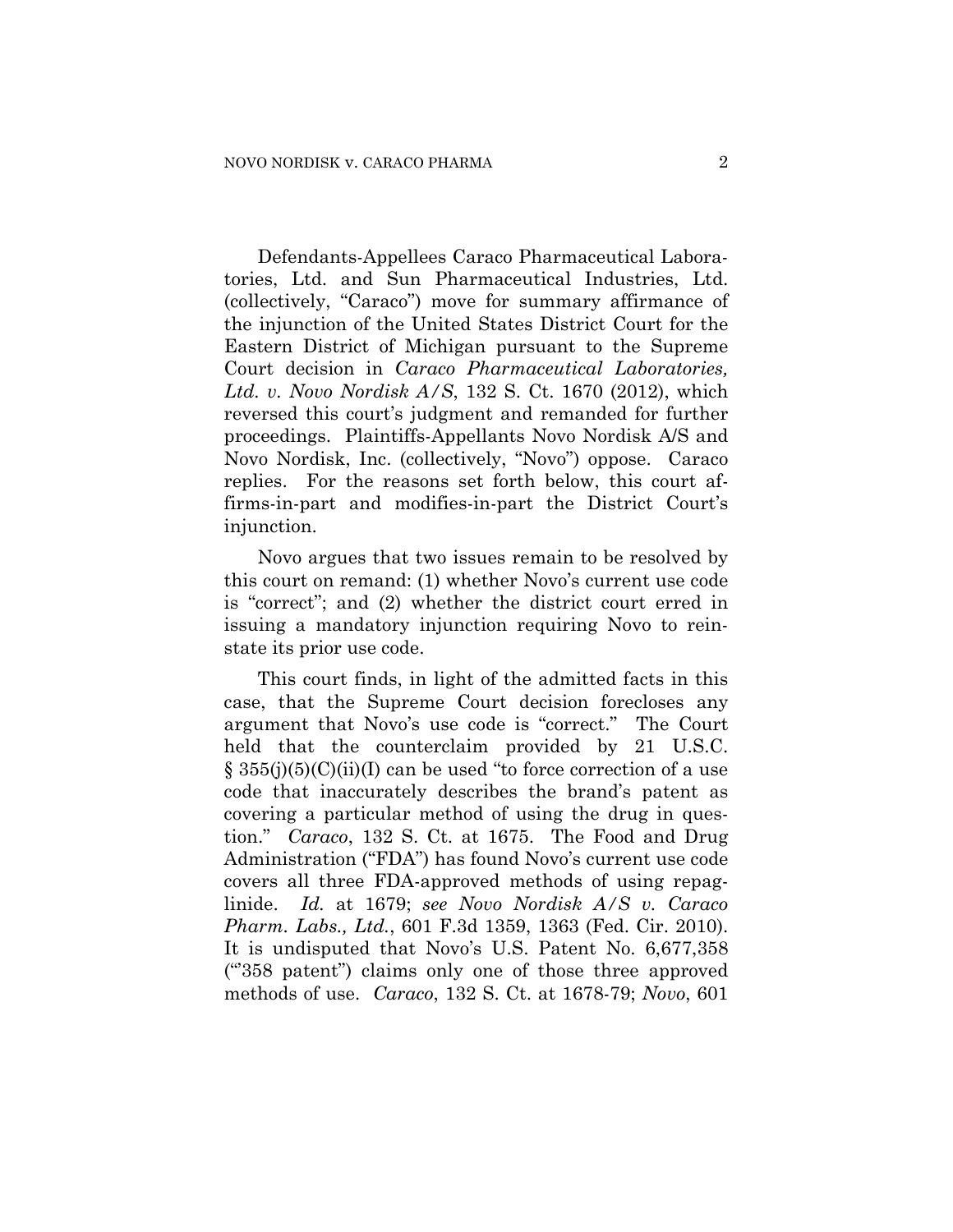F.3d at 1364. Thus, the current use code inaccurately describes Novo's patent as covering two FDA-approved methods of using repaglinide that the '358 patent admittedly does not cover. *Caraco*, 132 S. Ct. at 1688 (holding "Caraco may bring a counterclaim seeking to 'correct' Novo's use code 'on the ground that' the '358 patent 'does not claim . . . an approved method of using the drug' *indeed, does not claim two*") (emphasis added) (quoting 21 U.S.C. § 355(j)(5)(C)(ii)(I)).

This court reviews a district court's grant of a permanent injunction and the scope of that injunction for abuse of discretion. *Joy Techs., Inc. v. Flakt, Inc.*, 6 F.3d 770, 772 (Fed. Cir. 1993). The counterclaim statute provides that the remedy is "an order requiring the holder to correct or delete the patent information submitted by the holder" to the FDA. 21 U.S.C.  $\S 355(j)(5)(C)(ii)(I)$ . Damages are prohibited. *Id.*  $\S 355(j)(5)(C)(ii)(III)$ .

The District Court entered an injunction on September 25, 2009, which provided:

Novo Nordisk is hereby directed by mandatory injunction under 21 U.S.C.  $\S 355(j)(5)(C)(ii)(1)(bb)$  to correct within twenty (20) days from the date of this Order and Injunction its inaccurate description of the '358 patent by submitting to FDA an amended form FDA 3542 *that reinstates its former U-546 listing* for Prandin and describes claim 4 of the '358 patent in section 4.2b as covering the "use of repaglinide in combination with metformin *to lower blood glucose*."

*Novo Nordisk A/S v. Caraco Pharm. Labs., Ltd.*, No. 2:05-cv-40188, 2009 U.S. Dist. LEXIS 88551 (E.D. Mich., Sept. 25, 2009) (emphasis added).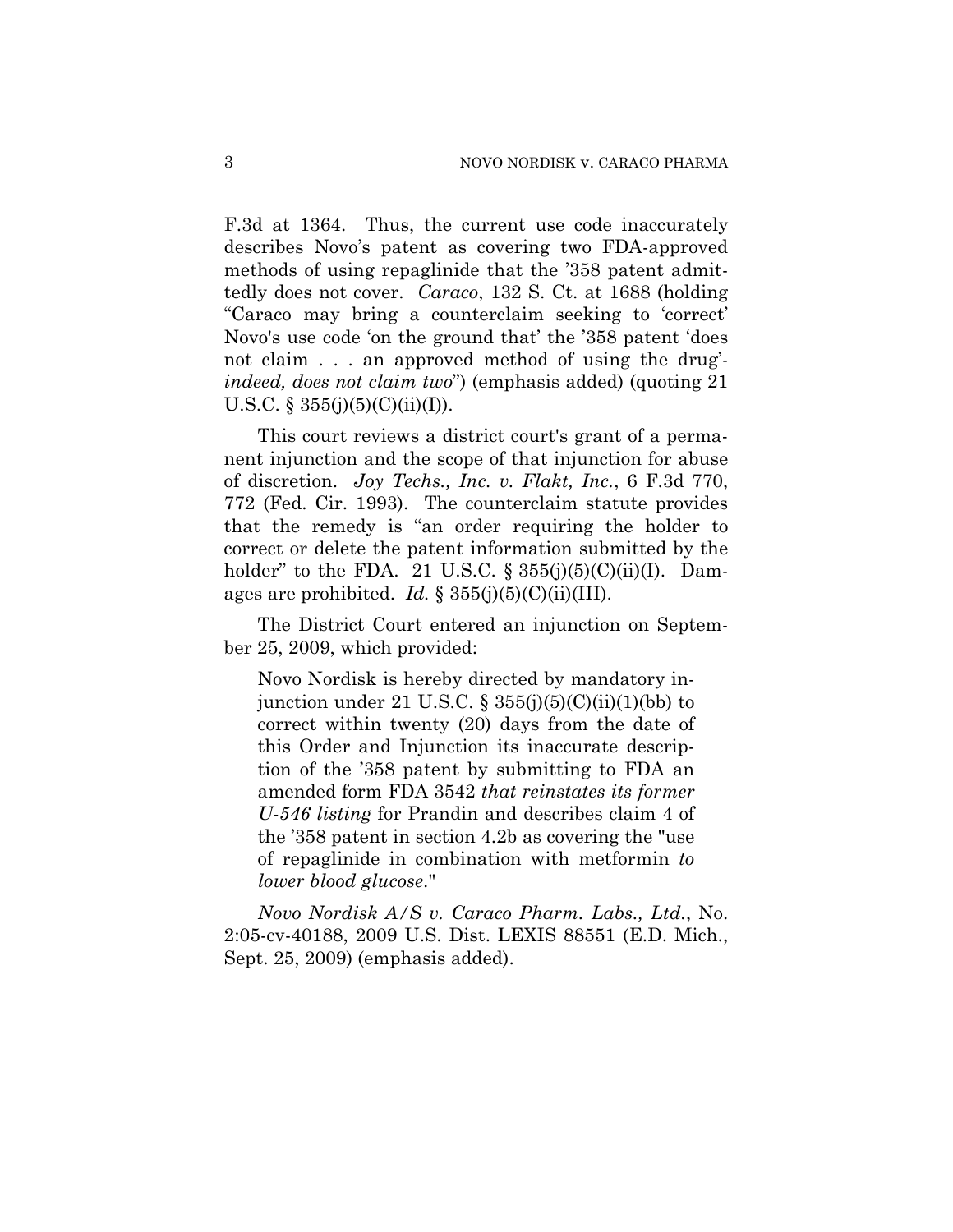The relevant FDA regulations make the branded company responsible for drafting appropriate use codes and submitting them to the FDA. *See* 21 C.F.R.  $\S 314.53(c)(2)(ii)(P)$  (describing information to be submitted on FDA Form 3542 for each method-of-use patent). The company must certify under penalty of perjury "that this is an accurate and complete submission of patent information." FDA Form 3542, Part 6.1. In this context, an appropriate order granting relief under 21 U.S.C.  $§ 355(j)(5)(C)(ii)(I)$  will give the branded company the opportunity to draft its own corrected use code.

The use code offered by the branded company must not "sweep more broadly than the patent." *Caraco*, 132 S. Ct. at 1683 n.7. Rather, the use code must accurately describe "the *patented* method of use"—i.e., the approved method of use claimed in the patent. 21 C.F.R. §  $314.53(c)(2)(ii)(P)(3)$  (emphasis added). Here, the '358 patent claims "[a] method for treating non-insulin dependent diabetes mellitus (NIDDM) comprising administering to a patient in need of such treatment repaglinide in combination with metformin." '358 patent, claim 4. An appropriate use code therefore must be limited to use of "repaglinide in combination with metformin" to treat NIDDM.

This court holds that while the District Court was correct in issuing an injunction requiring correction of Novo's use code listing for the '358 patent, it abused its discretion in dictating the precise terms of the use code to be submitted on FDA Form 3542. To be clear, it is appropriate for district courts to construe the scope of the patent claims and provide clear limits on the appropriate scope of the corresponding use code. Within those limits, the branded company is given the opportunity to propose the specific language of the use code. Therefore, this court modifies the injunction as follows to permit Novo to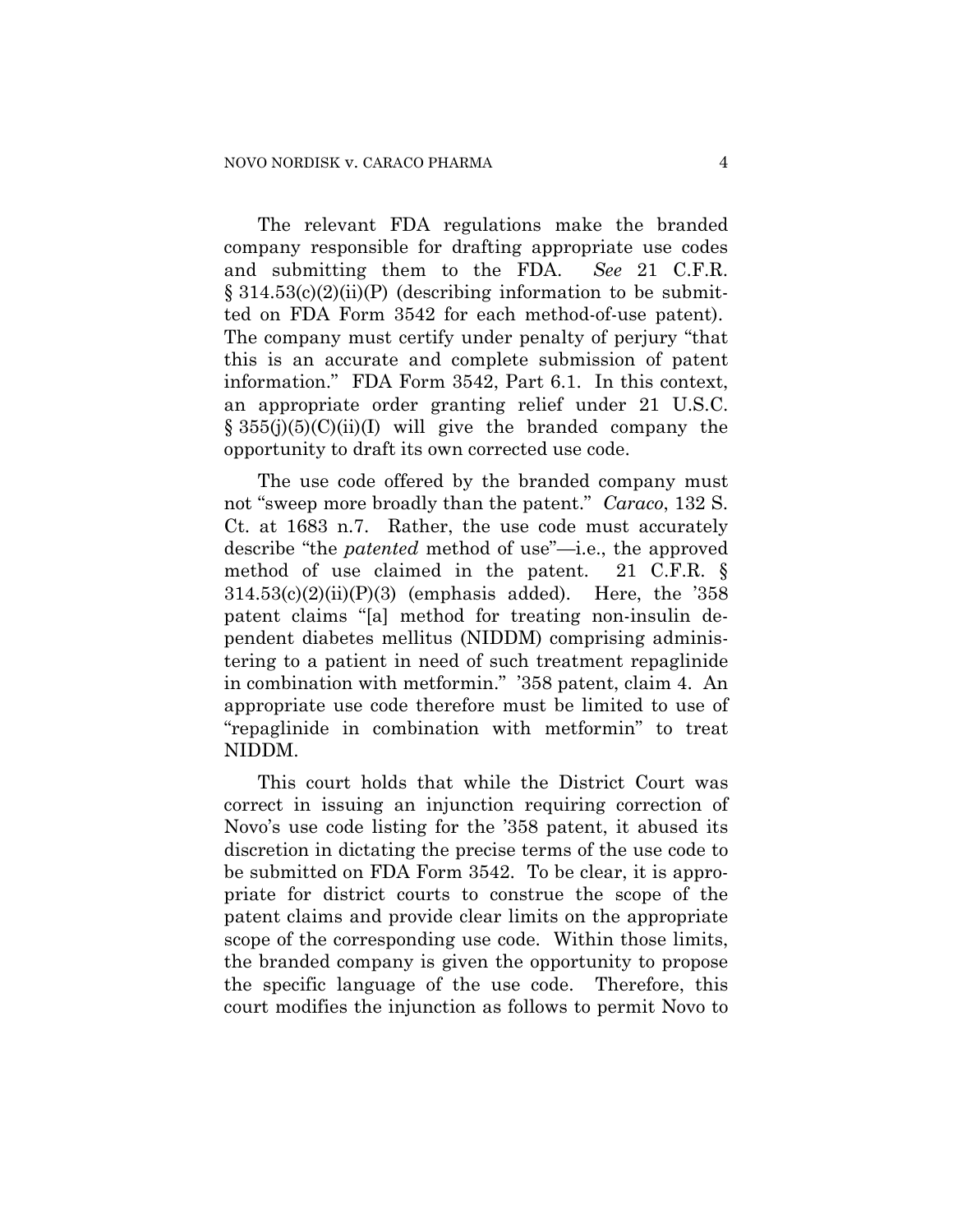draft an appropriate use code in light of the guidance above. Contrary to the dissent's concerns, this holding does not give Novo unbounded discretion to propose a new overbroad use code. If the revised code offered is overbroad, the district court has the power to correct the error. Therefore,

IT IS ORDERED THAT:

Novo Nordisk is hereby directed by mandatory injunction under 21 U.S.C.  $§ 355(i)(5)(C)(ii)(1)(bb)$  to correct within twenty (20) days from the date of this Order and Injunction its inaccurate description of the '358 patent by submitting to FDA an amended form FDA 3542 for Prandin that accurately describes the scope of claim 4 of the '358 patent in section 4.2b. The description shall be clearly limited to use of repaglinide in combination with metformin to treat non-insulin dependent diabetes mellitus.

FOR THE COURT

July 30, 2012 Date

/s/ Jan Horbaly Jan Horbaly Clerk

cc: Josh A. Krevitt, Esq. James F. Hurst. Esq.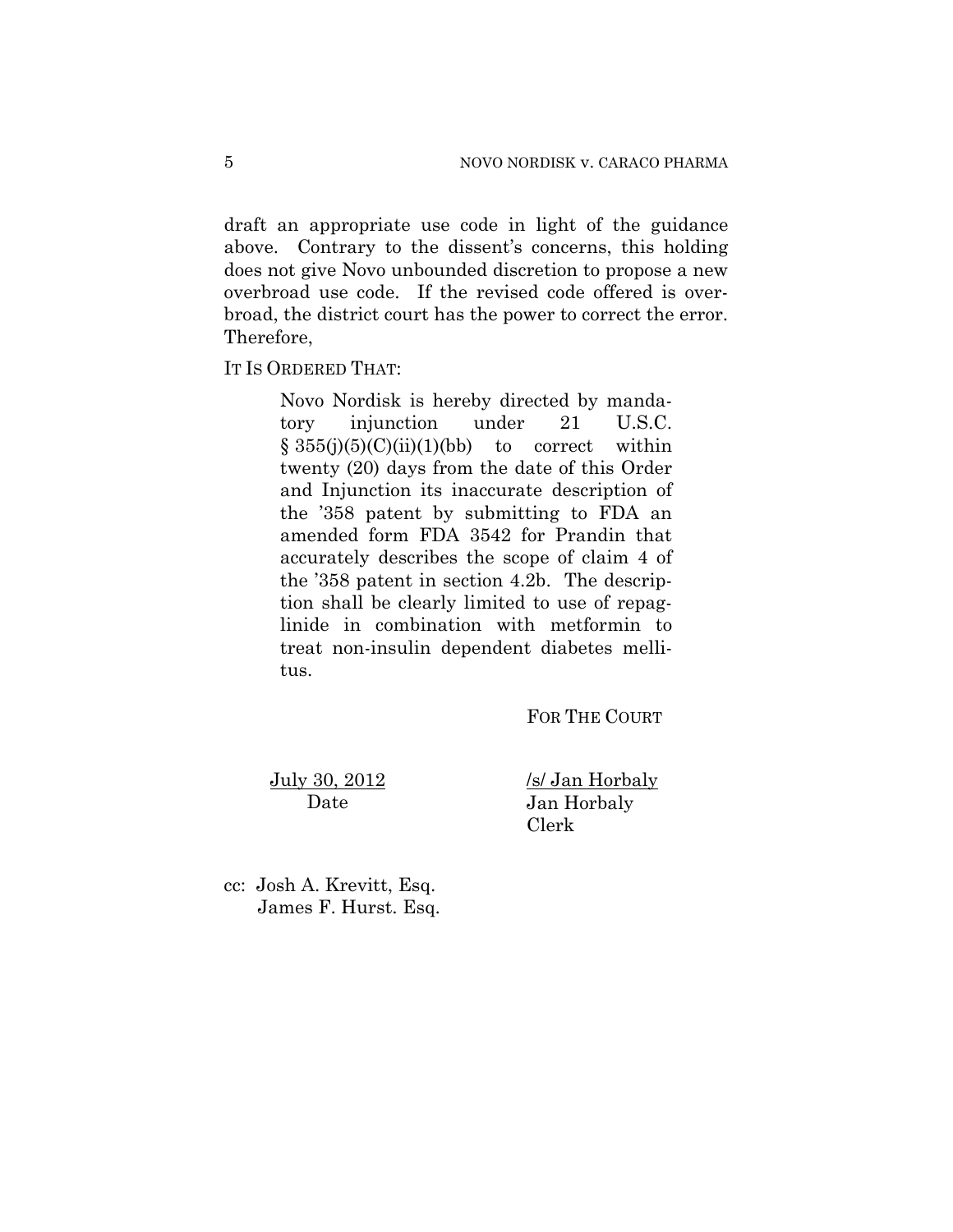## United States Court of Appeals for the Federal Circuit

**NOVO NORDISK A/S AND NOVO NORDISK, INC.,**  *Plaintiffs-Appellants,* 

**\_\_\_\_\_\_\_\_\_\_\_\_\_\_\_\_\_\_\_\_\_\_\_\_\_\_** 

**v.** 

**CARACO PHARMACEUTICAL LABORATORIES, LTD. AND SUN PHARMACEUTICAL INDUSTRIES, LTD.,** 

*Defendants-Appellees.* 

## 2010-1001 **\_\_\_\_\_\_\_\_\_\_\_\_\_\_\_\_\_\_\_\_\_\_\_\_\_\_**

**\_\_\_\_\_\_\_\_\_\_\_\_\_\_\_\_\_\_\_\_\_\_\_\_\_\_** 

Appeal from the United States District Court for the Eastern District of Michigan in Case No. 2:05-CV-40188, Judge Avern Cohn.

**\_\_\_\_\_\_\_\_\_\_\_\_\_\_\_\_\_\_\_\_\_\_\_\_\_\_** 

ON MOTION TO AFFIRM INJUNCTION OF THE DISTRICT COURT

\_\_\_\_\_\_\_\_\_\_\_\_\_\_\_\_\_\_\_\_\_\_\_\_\_\_

DYK, *Circuit Judge*, concurring in part and dissenting in part.

I agree with the majority that under the Supreme Court's decision in *Caraco Pharmaceutical Laboratories, Ltd. v. Novo Nordisk A/S*, 132 S. Ct. 1670 (2012), Novo's use code is not correct and Caraco is entitled to an injunction requiring Novo to correct its use code. I respectfully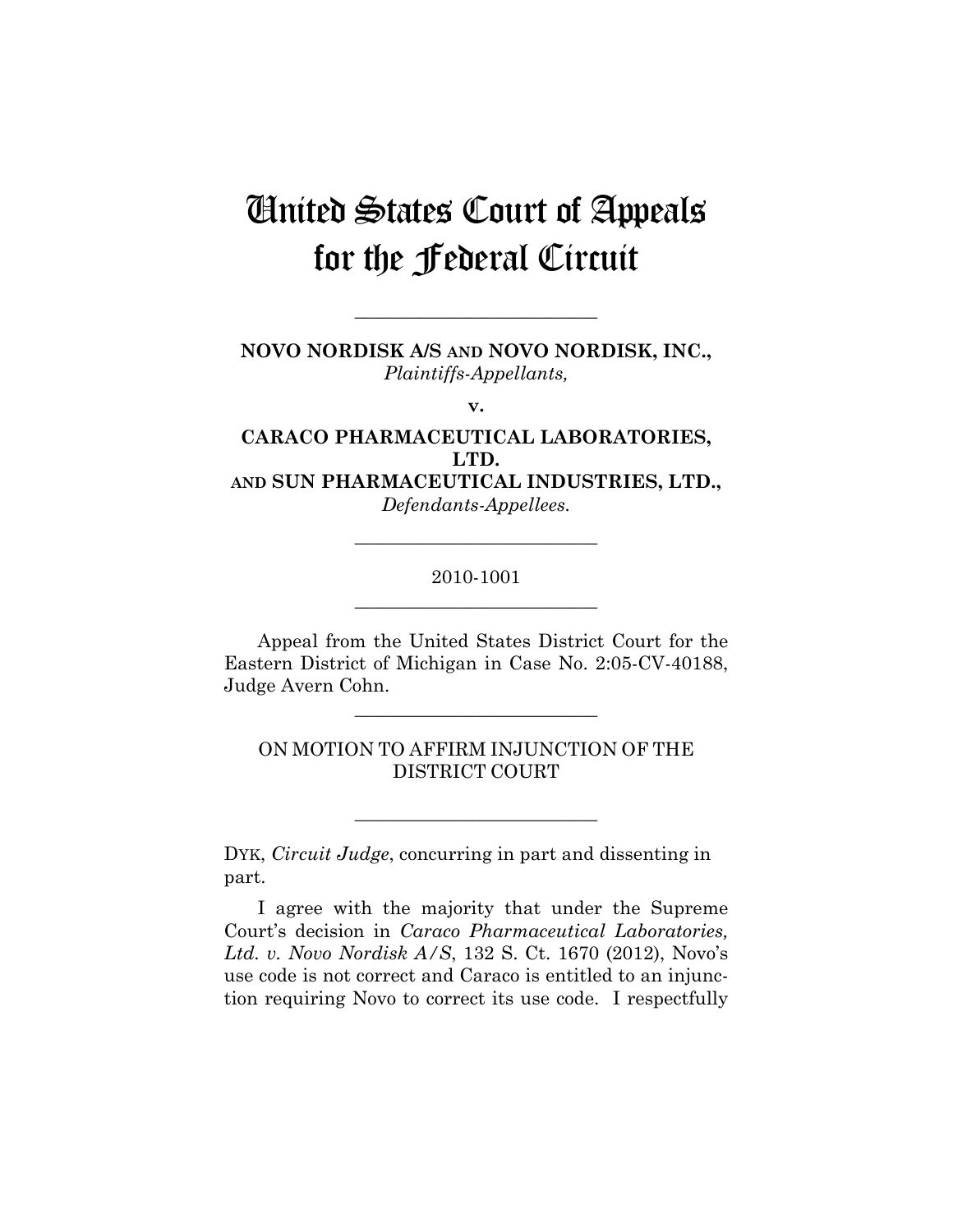dissent to the extent that the majority suggests the district court cannot order Caraco to adopt a compliant use code but only enjoin the use of an improper use code. As in the original decision, such an approach would read into the statute limitations that are not there.

The counterclaim provision entitles Caraco to the remedy of "an order requiring the [NDA] holder [i.e., Novo] to correct . . . the patent information [i.e., the use code]." 21 U.S.C.  $\S 355(j)(5)(C)(ii)(I)$ . On its face this provision appears to allow the district court to require a particular use code as a corrective measure. *See Webster's Third New International Dictionary* 511 (2002) (defining correct, in the year before the counterclaim provision's enactment, as "to make or set right," "remove the faults or errors from," or "alter or adjust so as to bring to some standard or required condition"). Traditionally, district courts have broad inherent authority to shape remedial injunctive orders. *See Lemon v. Kurtzman*, 411 U.S. 192, 200 (1973) ("In shaping equity decrees, the trial court is vested with broad discretionary power; appellate review is correspondingly narrow."); *Hecht Co. v. Bowles*, 321 U.S. 321, 329 (1944) (noting that district courts have inherent equitable authority to "mould each decree to the necessities of the particular case"). In particular, it is established that courts have authority to require specific affirmative acts through mandatory injunctions. *See California v. Am. Stores Co.*, 495 U.S. 271, 280-83 (1990) (holding that a statute entitling a party to "have injunctive relief" entitles parties to both prohibitory and mandatory injunctions under the "traditional principles of equity"); *Morrison v. Work*, 266 U.S. 481, 490 (1925) (stating that a mandatory injunction may be granted "in the exercise of a sound judicial discretion"); 1 Dan B. Dobbs, *Dobbs Law of Remedies* § 2.9 (2d ed. 1993).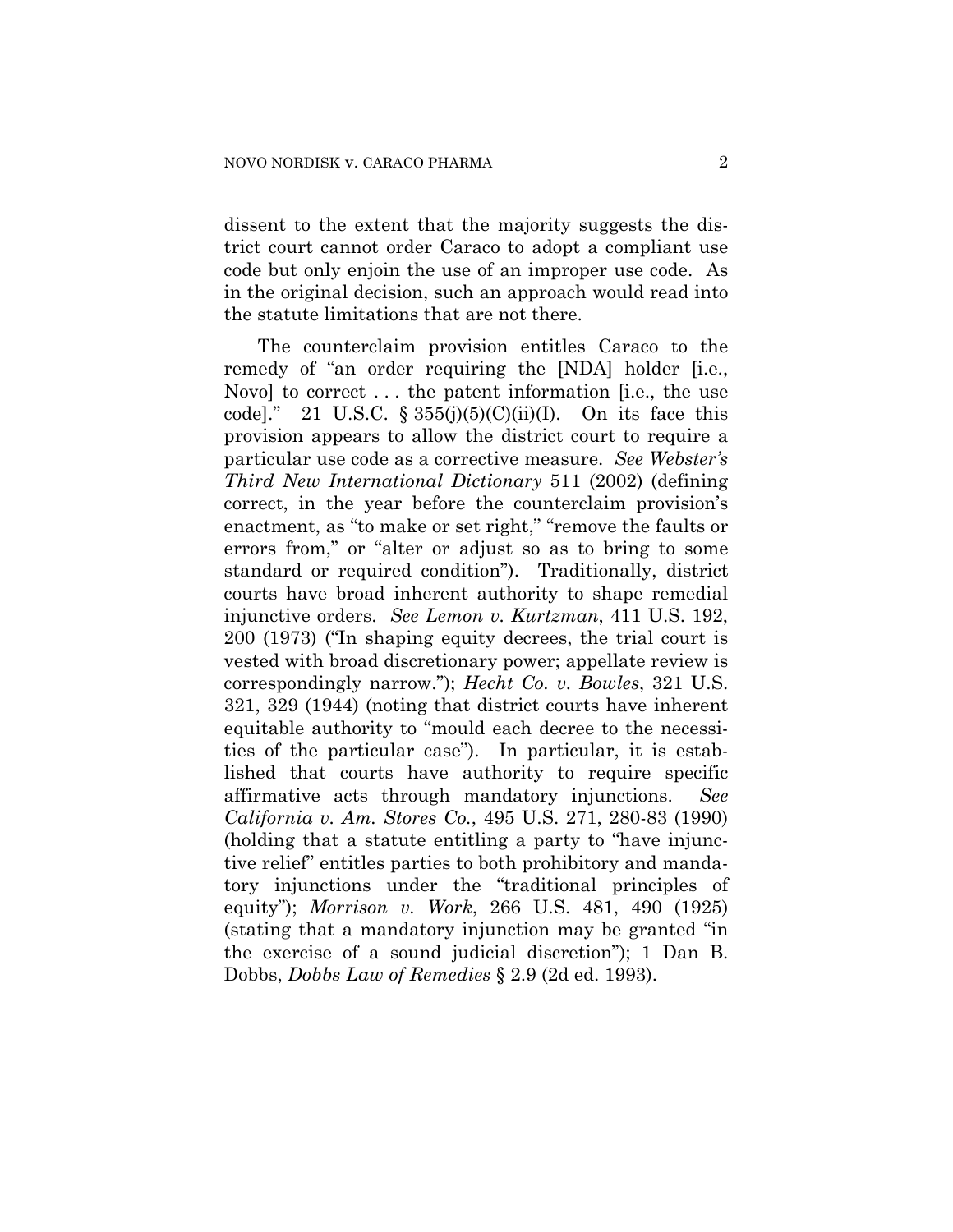"[T]he comprehensiveness of this equitable jurisdiction is not to be denied or limited in the absence of a *clear and valid legislative command*." *Weinberger v. Romero-Barcelo*, 456 U.S. 305, 313 (1982) (emphasis added) (quoting *Porter v. Warner Holding Co.*, 328 U.S. 395, 398 (1946)); *see also United States v. Oakland Cannabis Buyers' Coop.*, 532 U.S. 483, 496 (2001). There is no "clear and valid legislative command" constraining the district court's broad discretionary power over the scope of the order requiring Novo to correct its use code. *See* 21 U.S.C.  $\S 355(j)(5)(C)(ii)(I)$ . The majority may suggest that the district court's injunction was somehow improper because FDA regulations make the branded company responsible for initially proposing a use code,<sup>[1](#page-7-0)</sup> but those regulations do not constrain the court's authority under the counterclaim provision to order a correction, and do not purport to do so. No statute or regulation says that a use code cannot be corrected by a court under the counterclaim provision. The use code information is simply the description of the scope of the patent. Courts routinely construe the scope of patent protection, so there is hardly anything unusual in the court's doing exactly the same thing in the context of the counterclaim provision.

Analogously, when the inventorship of a patent is challenged, 35 U.S.C. § 256 allows a court to "order correction of the patent." As with the FDA filings, the patent applicant is required to list the inventors in the first instance and to file an oath or declaration indicating that

 $\overline{a}$ 

<span id="page-7-0"></span>Within 30 days of approval of a new drug, "the applicant shall submit FDA Form 3542 for each patent that claims the drug substance (active ingredient), drug product (formulation and composition), or approved method of use." 21 C.F.R.  $\S 314.53(c)(2)(ii)$ . The required information on Form 3542 includes "[t]he description of the patented method of use" for each method-of-use patent. *Id.* §  $314.52(c)(2)(ii)(P)(3)$ .